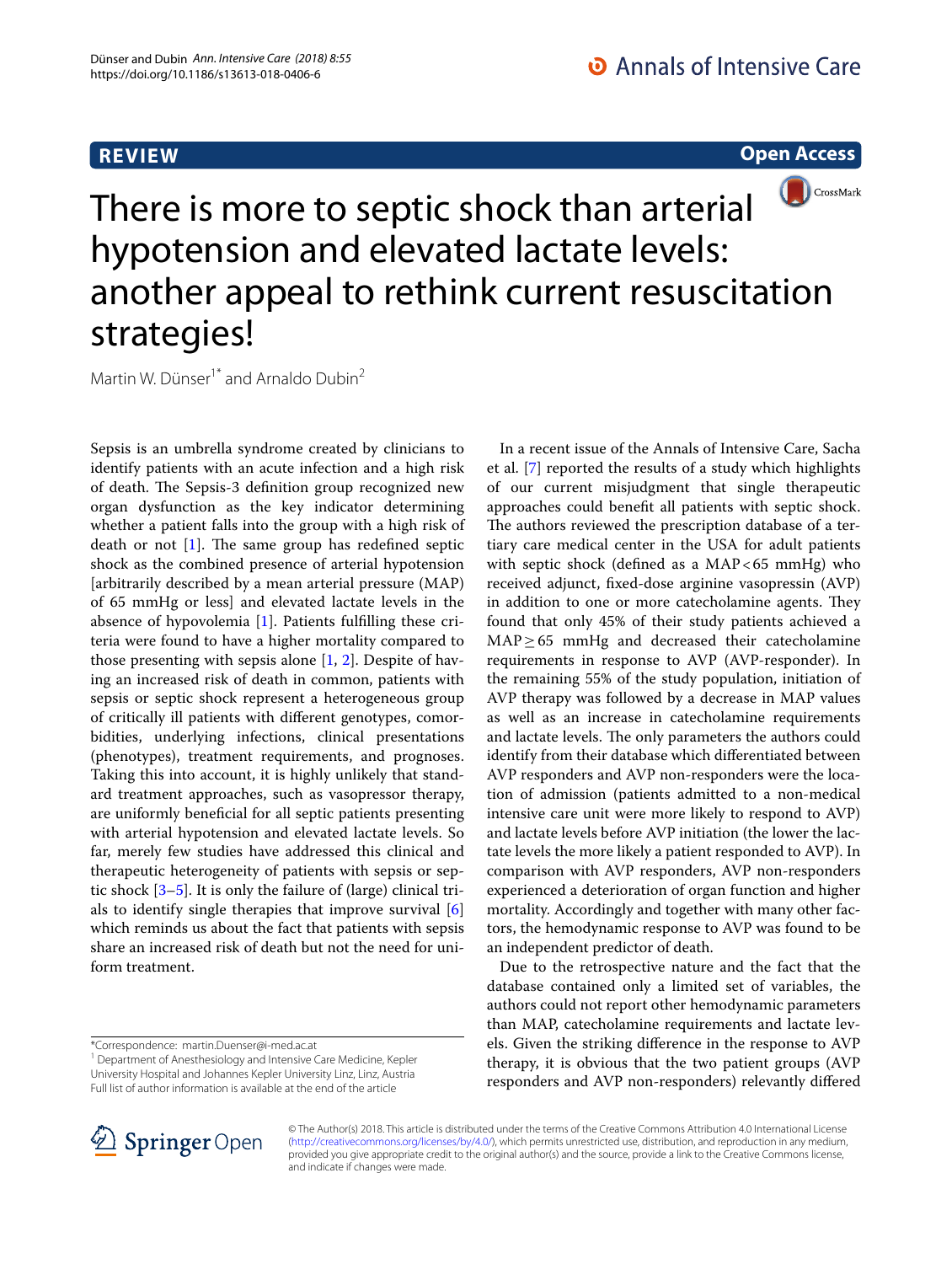in their hemodynamic status and hence their response to infusion of a strong vasoconstrictor drug such as AVP. This result underlines the common oversight of both intensivist and researchers that arterial hypotension and increased lactate levels in patients with sepsis would be signs of a uniform circulatory pathology. Basic physiology and recent research [[8,](#page-2-0) [9](#page-2-1)] indicate that it is the delicate interplay of four key features determining cardiovascular failure and tissue hypoperfusion in septic shock: cardiac output, vascular resistance, microcirculatory function, and time. Based on this knowledge and clinical experience, one can assume that there were diferent groups of patients with diferent phenotypes of cardiovascular failure in the study population. Hypotensive patients with low lactate levels (AVP responders) may represent those subjects with a hyperdynamic circulation, a mild degree of microcirculatory dysfunction and a benefcial response to AVP therapy. These findings are in line with the results of a post hoc analysis of the large VASST trial reporting that only patients with normal lactate levels (<1.4 mmol/L) at study enrollment who received AVP had a lower mortality than patients treated with norepinephrine alone. Interestingly, patients with lactate levels  $\geq$  4.4 mmol/L at randomization experienced a (nonsignifcantly) higher mortality when treated with AVP compared to norepinephrine therapy [[10\]](#page-2-2). Similarly, AVP non-responders in the study population of Sacha et al. [\[7](#page-1-5)] may well represent patients with either a hypodynamic circulation or late septic shock when the microcirculation had become uncoupled from the macrocirculation, meaning that increases in systemic blood flow do not translate into improved microcirculatory blood flow and tissue perfusion any longer.

Independent of these pathophysiologic speculations, the results of this study clearly underline that arterial hypotension alone is an inappropriate trigger for vasopressor or AVP therapy in critically ill patients (with sepsis). Instead of continuing our quest for a single therapeutic intervention miraculously capable of improving the mortality of a highly heterogeneous patient population, future clinical studies must elucidate the diferent and unique phenotypes hidden under the umbrella syndrome of sepsis and septic shock. Only with an improved understanding of the various pathophysiologic phenotypes presenting with arterial hypotension and elevated lactate levels in sepsis can adequate resuscitation strategies be developed and tested. Such resuscitation strategies must take these phenotypes with their specifc time sensitivities to and indications for therapeutic interventions as well as appropriate resuscitation endpoints into account. In light of the missing answers to these

fundamental questions of septic shock resuscitation, the current search for the ideal type of fuid, vasopressor, or inotropic agent appears of only minor relevance.

#### **Abbreviations**

AVP: arginine vasopressin: MAP: mean arterial blood pressure.

#### **Authors' contributions**

Both authors drafted and revised the manuscript. Both authors read and approved the fnal manuscript.

#### **Author details**

<sup>1</sup> Department of Anesthesiology and Intensive Care Medicine, Kepler University Hospital and Johannes Kepler University Linz, Linz, Austria.<sup>2</sup> Servicio de Terapia Intensiva, Sanatorio Otamendi y Miroli, Buenos Aires, Argentina.

## **Acknowledgements**

None.

## **Competing interests**

The authors declare that they have no competing interests.

## **Availability of data and materials**

Not applicable.

## **Consent for publication**

Not applicable.

**Ethics approval and consent to participate** Not applicable.

#### **Publisher's Note**

Springer Nature remains neutral with regard to jurisdictional claims in publishedmaps and institutional afliations.

## Received: 27 March 2018 Accepted: 23 April 2018 Published online: 27 April 2018

#### **References**

- <span id="page-1-0"></span>1. Singer M, Deutschman CS, Seymour CW, Shankar-Hari M, Annane D, Bauer M, et al. The third international consensus defnitions for sepsis and septic shock (Sepsis-3). JAMA. 2016;315:801–10.
- <span id="page-1-1"></span>2. Shankar-Hari M, Phillips GS, Levy ML, Seymour CW, Liu VX, Deutschman CS, et al. Developing a new defnition and assessing new clinical criteria for septic shock: for the third international consensus defnitions for sepsis and septic shock (Sepsis-3). JAMA. 2016;315:775–87.
- <span id="page-1-2"></span>3. Know DB, Lanspa MJ, Kuttler KG, Brewer SC, Brown SM. Phenotypic clusters within sepsis-associated multiple organ dysfunction syndrome. Intensive Care Med. 2015;41:814–22.
- 4. Davenport EE, Burnham KL, Radhakrishnan J, Humburg P, Hutton P, Mills TC, et al. Genomic landscape of the individual host response and outcomes in sepsis: a prospective cohort study. Lancet Respir Med. 2016;4:259–71.
- <span id="page-1-3"></span>5. Gligorijevic D, Stojanovic J, Obradovic Z. Disease types discovery from a large database of inpatient records: a sepsis study. Methods. 2016;111:45–55.
- <span id="page-1-4"></span>6. Ospina-Tascón GA, Büchele GL, Vincent JL. Multicenter, randomized, controlled trials evaluating mortality in intensive care: doomed to fail? Crit Care Med. 2008;36:1311–22.
- <span id="page-1-5"></span>7. Sacha GL, Lam SW, Duggal A, Torbic H, Bass SN, Welch SC, et al. Predictors of response to fxed-dose vasopressin in adult patients with septic shock. Ann Intensive Care. 2018;8:35.